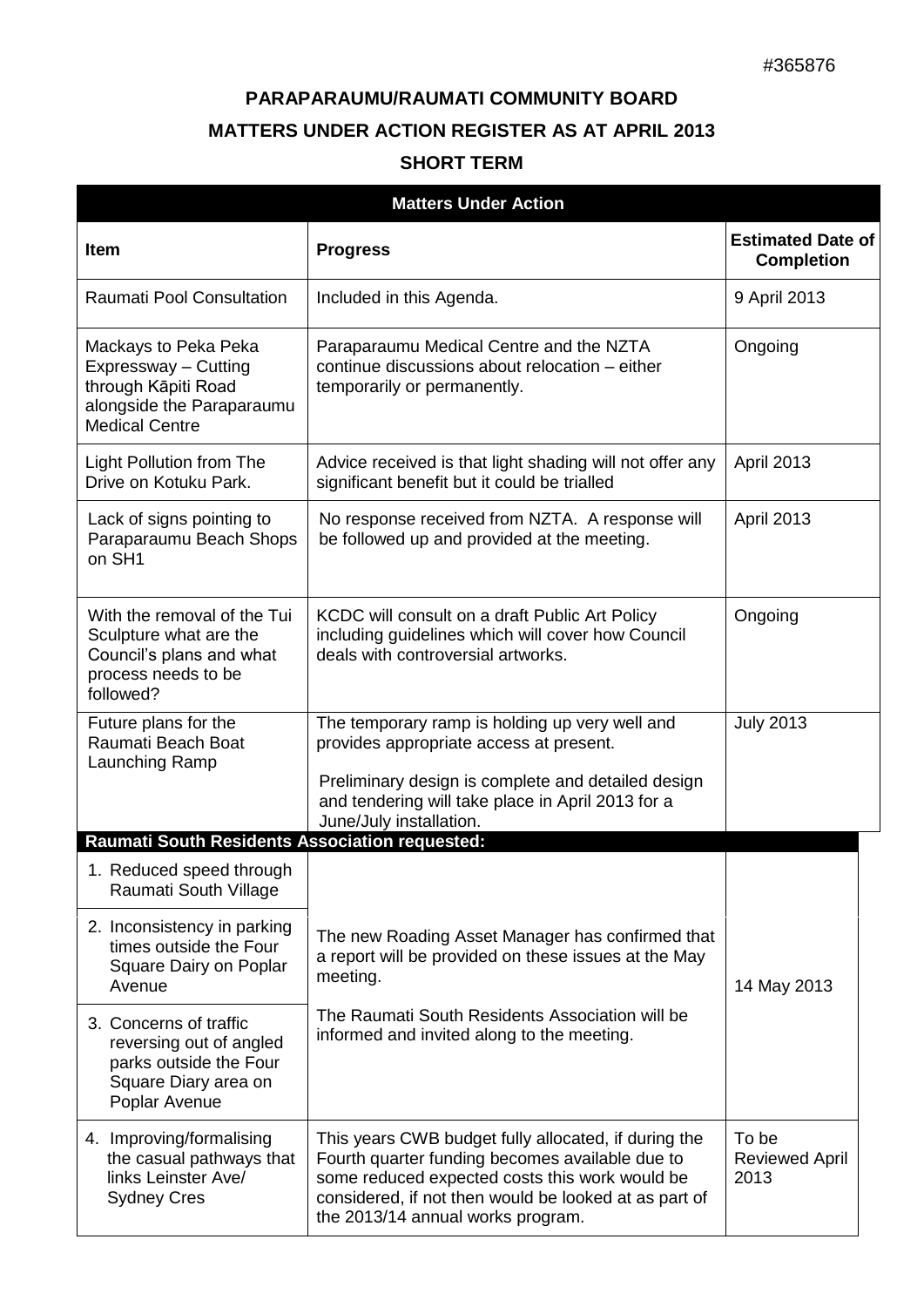## **PARAPARAUMU/RAUMATI COMMUNITY BOARD MATTERS UNDER ACTION REGISTER AS AT APRIL 2013**

## **LONG TERM**

| <b>Matters Under Action</b>                                           |                                                                                                                                                                                                                                                                                                                                                                          |                                        |  |
|-----------------------------------------------------------------------|--------------------------------------------------------------------------------------------------------------------------------------------------------------------------------------------------------------------------------------------------------------------------------------------------------------------------------------------------------------------------|----------------------------------------|--|
| Item                                                                  | <b>Progress</b>                                                                                                                                                                                                                                                                                                                                                          | <b>Estimated Date</b><br>of Completion |  |
| Raumati Railway Station                                               | Greater Wellington Regional Council's Manager Rail<br>Operations advised 22/1/13: "Some delays over<br>Christmas however I am reviewing Wellington<br>Regional Rail Plan. Drafts and separate modelling<br>runs are being compiled for Raumati Station in the<br>Wellington Passenger Transfer Model. We will be in<br>touch with KCDC once the full report is complete. | Ongoing                                |  |
| Expressway Interchanges                                               | The Board of Inquiry Draft Report and Decision was<br>released on Monday 4 March 2013. The report has<br>been sent to relevant parties who will have 20<br>working days to make comments on minor and<br>technical matters.                                                                                                                                              | Ongoing                                |  |
|                                                                       | In summary the Boards draft decision confirms the<br>notice of requirement sought by NZTA and grants<br>the resource consents subject to the imposition of<br>conditions contained in Volume 2 of the decision.<br>The draft decision and report is available on the<br>Environmental Protection Agency (EPA) website at -<br>www.epa.govt.nz/Resource-management/m2pp   |                                        |  |
|                                                                       | The Board of Inquiry's final decision will be released<br>on 15 <sup>th</sup> April 2013. This will be followed by a period<br>of 15 working days for appeals (i.e. through to $6th$<br>May).                                                                                                                                                                            |                                        |  |
|                                                                       | The EPA is putting copies of the final decision in the<br>Waikanae and Paraparaumu libraries as well as on<br>its website.                                                                                                                                                                                                                                               |                                        |  |
| Raumati Beach Town<br>Centre Upgrade                                  | Project being rescheduled to 2013/14 year.<br>Retailers and Stakeholders have been advised of the<br>proposed change to timing.                                                                                                                                                                                                                                          | Project<br>rescheduled<br>2013/14 year |  |
| Toilets at the northern<br>entrance to Queen<br><b>Elizabeth Park</b> | The annual maintenance cost of \$10,000 per annum<br>has been included in the Draft Annual Plan which<br>was adopted by the Council on 21 March 2013                                                                                                                                                                                                                     | 2013/14 year                           |  |
| Kāpiti Island Customised<br><b>Departure Facility</b>                 | Cr Gurunathan will report back to the Board of any<br>further progress.                                                                                                                                                                                                                                                                                                  | 9 April 2013                           |  |
| Guardians of Kāpiti Island                                            | Board Members to meet on 5 April to further discuss<br>this issue.                                                                                                                                                                                                                                                                                                       | 9 April 2013                           |  |